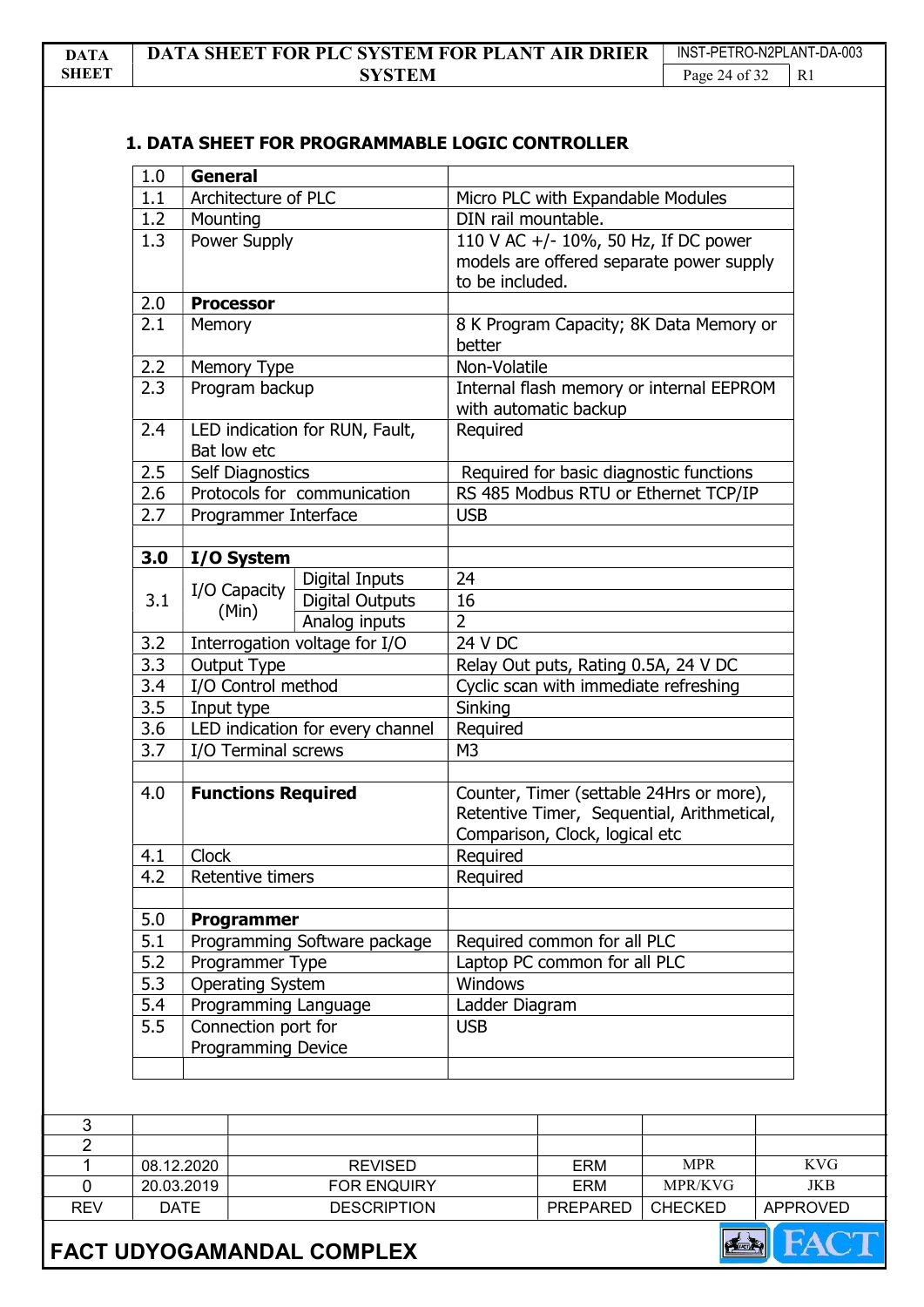## DATA **SHEET**

## DATA SHEET FOR PLC SYSTEM FOR PLANTAIR DRIER SYSTEM

INST-PETRO-N2PLANT-DA-003 Page 25 of 32

| 6.0 | <b>Accessories</b>            |                                               |
|-----|-------------------------------|-----------------------------------------------|
| 6.1 | Input Interposing Relay with  | Coil: 110V AC, 2CO with contact rating:       |
|     | base                          | 110 V AC 2A or higher                         |
| 6.2 | Output Interposing relay with | Coil: 24 V DC, 2CO with Contact rating:       |
|     | base                          | 110 V AC 2A or higher                         |
| 6.3 | Digital Temperature Indicator | Universal input (mA, RTD, TC etc) with        |
|     |                               | configuration facility through front buttons, |
|     |                               | PV LED display required, Alarm contact        |
|     |                               | rating 110 V AC, 0.5A; Range 0-500.0°C;       |
|     |                               | Make: Honeywell/Yokogawa                      |